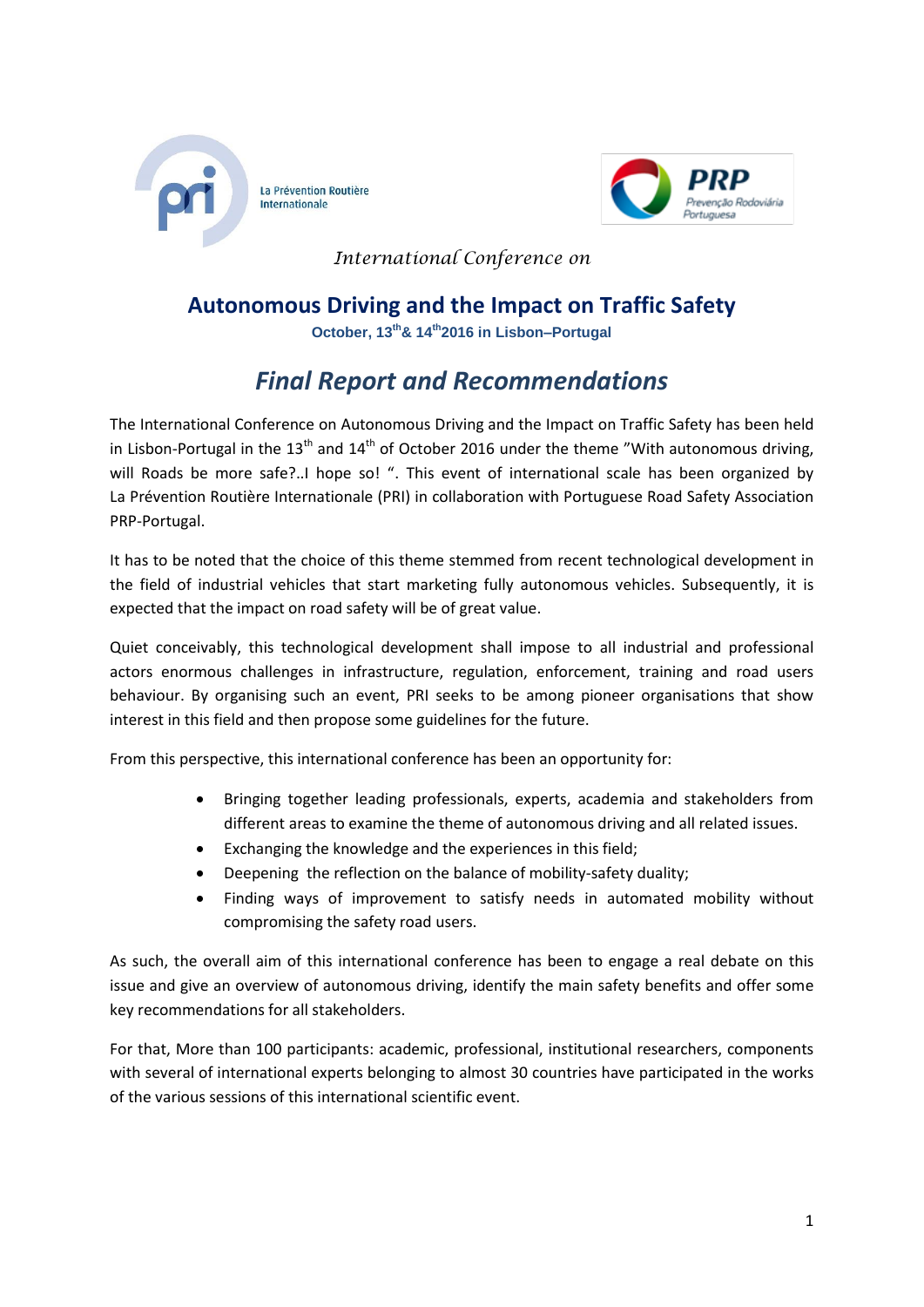Four themes have been handled in this conference namely:

- State of art by defining the concept and the issue and the presenting an overview of the recent development and last experiences for smart devices and technology used to improve the quality and safety of driving;
- Regulation and case study by showing the appropriate legal framework for vehicle testing and operation;
- Safety challenges by presenting the outcome of autonomous driving in terms of reduction of risks related to crashes and fatalities;
- ITS and driving assistance systems by focusing on individual benefits and societal benefits in terms of decreased traffic congestion; improved road safety.

Two days of dialogue, brainstorming and discussion around a single question: "With autonomous driving, will Roads be more safe? These two days have given their fruits and several conclusions have been drawn. All grouped in the following reflections, suggestions and recommendations:

- **As for STATE OF ART: we can deduce that we have More questions than answers**
- The global policy priority now should be to mandate theAdvanced Driver Assistance Systems (ADAS) already in use and which are building blocks towards more autonomous vehicles.
- There is a real risk that 'hype' about the safety impact of self driving cars will divert attention from the L1 & 2 technologies that are already delivering road injury reduction and will continue to do so to 2030 and beyond. These are:

-Electronic Stability Control (ESC) -Autonomous Emergency Braking (AEB) -Intelligent Speed Assistance (ISA)

- Self driving vehicles will not AUTOMATICALLY improve road safety.
- Although they can potentially overcome human error, they will also introduce new (machine) errors.
- In addition we have to deal with a transition period where:
	- $\circ$  systems won't work fully autonomous and the driver has to act as fall back;
	- o not all vehicles are self-driving; which creates uncertainty for other road users.
- There are two main issues: how the new technologies can contribute for the road safety and how the increase of the use of new technologies in the automobile industry will affect the performance, the satisfaction and the user's experience?
- Potential risks of field trials with (partially) self-driving vehicles are categorized by level of automation and the role the driver (still) plays, related to mental workload and transition of control.
- Good practices and demonstration of the safe and efficient integration of sophisticated automated transport systems into real world smart city environments should be witnessed.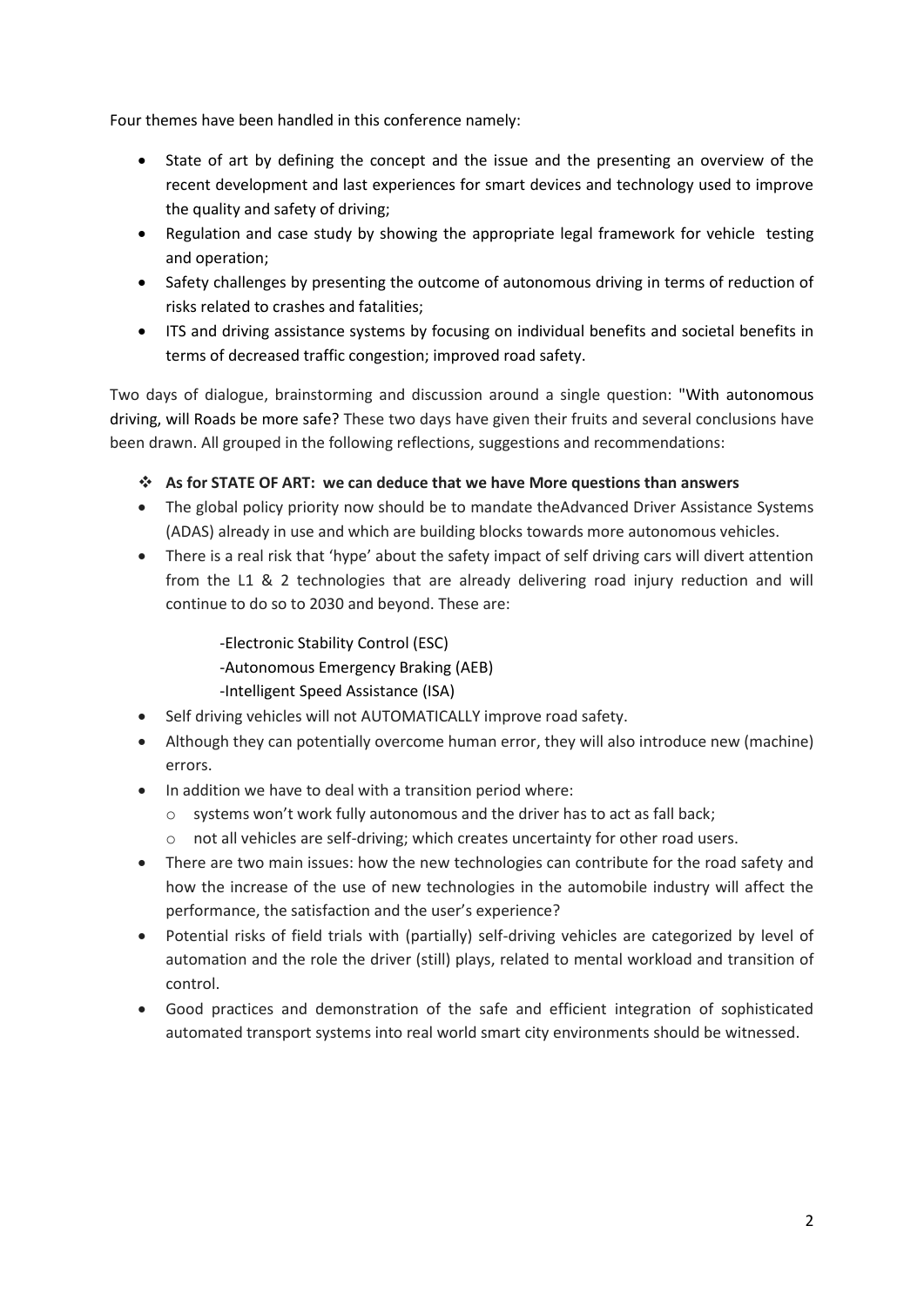### **As for REGULATION:**

- The technology in the world of mobility and transport, so disruptive innovating the style of individual and collective life progresses so fast that often the relevant legal framework is not prepared to transpose and adjust the change.
- The autonomous driving is related to the facilities of automatic systems aimed at ensuring more stable and safe performance (ABS, ESP or ESC, and other systems), the simplified guidance systems that limit human intervention.
- While most of scientific discussion deals with development of technologies, the focus is shifting towards topics such as user acceptance and legal issues; policy makers face challenges in designing the appropriate legal and regulatory frameworks so that new technologies are used properly and for the benefit of society;
- Road traffic is a highly regulated area as it bears huge risks for all traffic users in public spaces. The automation of vehicles changes the driving risk in many regards and therefore requires an assessment of all traffic and vehicle related regulation.
- The fundamental principles of Vienna Convention, laid in art 8," that a driver is always fully in control and responsible for the behavior of a vehicle traffic", in its amendment being refined "every vehicle must be a driver" and in the future for highly automated system it will sound like" every vehicle must be a driver who may take the hands off the wheel, but must be ready at all times to take over the driving functions and who can override the system and switch it on and off.
- In the future a further amendment process is therefore necessary to permit driverless vehicles.
- The regulatory environment relating to cyber security, data privacy and liability issues is of particular importance in the development of automated vehicles. Uncontrolled, unrestricted access to vehicle data in the on-board network by third parties directly and indirectly put in danger the safety of the vehicle, occupants and others road users.
- The regulations will have to be revised and corrected, and it might take longer than expected to assist the spread of automated vehicles
- The self-driving car raises more possibilities and more questions than perhaps any other transportation innovation under present discussion. Self-driving cars have become the archetype of our future transportation.
- Still, important concerns emerge. Will they fully replace the human driver? What ethical judgments will they be called upon to make? What socioeconomic impacts flow from such a dramatic change? Will they disrupt the nature of privacy and security? Many of these larger questions will require longer and more thorough dialogue with government, industry, academia and, most importantly, the public.

### **CONCERNING SAFETY CHALLENGES:**

- Vehicles can ensure a smoother traffic flow and therefore utilize the available space on the roads much better. Self-driving vehicles also make a positive contribution to road safety and the environment and have economic advantages.
- Learning by doing through an approach in which automatic features are tested step by step is how countries will proceed.
- International cooperation and coordination turns out to be a key word.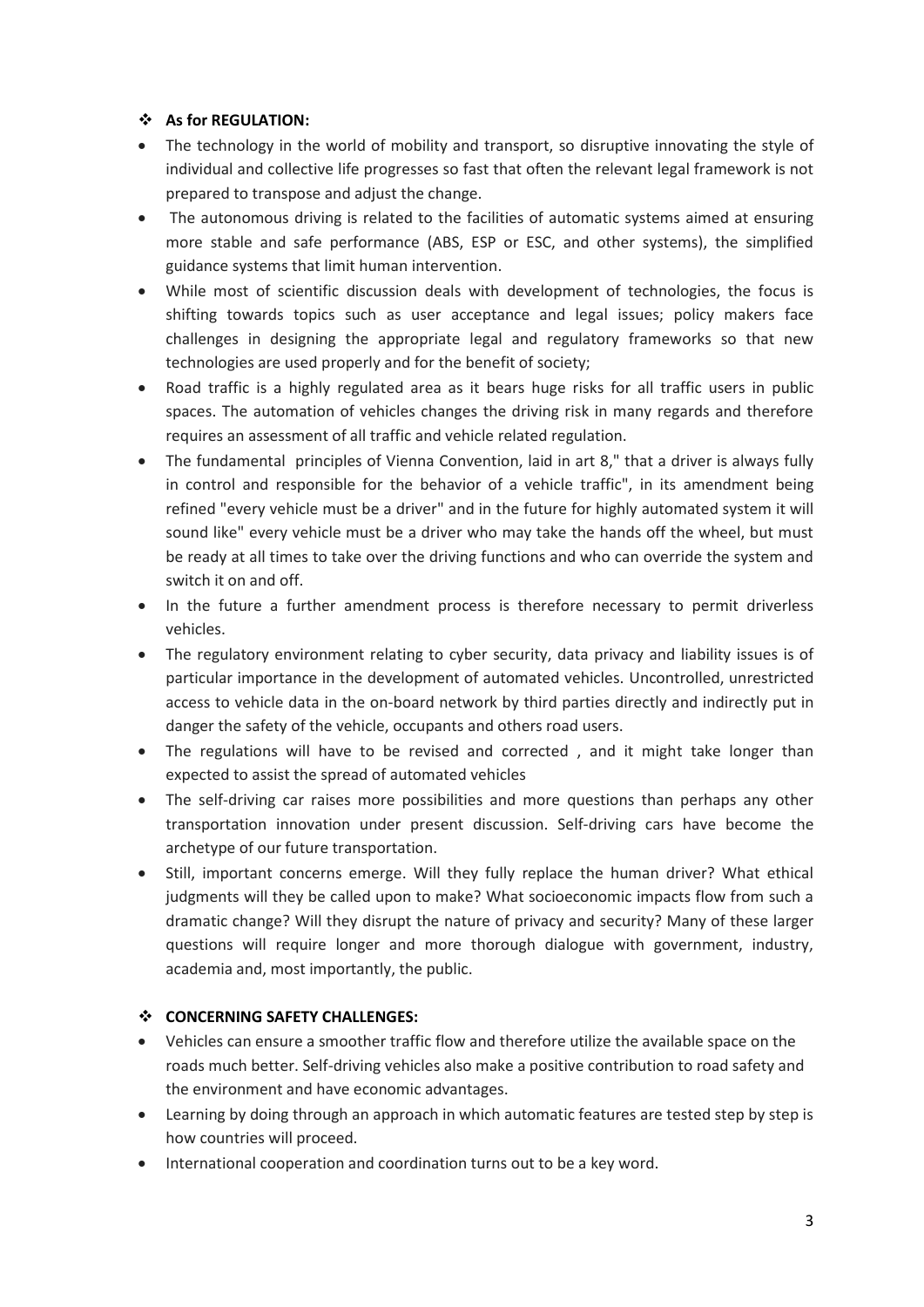### **As far as ITS AND DRIVING ASSISTANCE SYSTEMS are concerned:**

- The promotion of driver assistance systems such electronic stability control, auto emergency braking etc. as much more likely to support UN targets for casualty reduction.
- It is sensible to be cautious about how quickly fully autonomous vehicles will make a significant safety impact. However, these systems can be viewed as precursors for progress towards more autonomous driving in the future.
- Traffic management applications should be adopted not only by designers but by other partners and stakeholder of the field.
- Including a global open innovation approach and frugal ingenuity, based on user needs and taking into account the need for sharing of mobility spaces
- The considerable progress that we are entitled to wait for road safety from these driver assistance technologies up to autonomous driving could also benefit from emerging countries
- Innovative approaches, taking into account regional specificities and societal mobilized to design infrastructures integrating immediately next use of autonomous vehicles, should allow deployment of autonomous driving in other regions of the World substantially pace than envisaged in the most technologically advanced countries. Autonomous Driving is a opportunity for evidence based approach of road safety
- Floating Car Data is now available and usable in daily practice
- Police a chance to automation and optimize enforcement
- Start to gain experience by working with Speed Data

### **As for Human behavior:**

- we believe that new situations bring new risks from humans or robots, so we have to try to identify the prevention before they even arise.
- living with robots (which inevitably awaits us) currency risk and its perception, but does not negate the risks.
- If these new risks are only temporary, they gradually lead us to consider our sharing the road and the car with a robot.
- Pedestrian are under high risk despite technological improvements which implies awareness campaigns.
- The safety of the most vulnerable should be yardstick to measure the quality of an ethically acceptable automated transport system.
- Re-engaging the driver Means to engage driver in driving task when system is engaged ; to encourage visual attention to forward roadway ;Active alerts for system failures and limitations ;
- The user interface and the communication of automation limitations are as follow:
	- o Clearly indicates the mode of operation;
	- o Monitor driver's attention to traffic conditions and vehicle operation
- **Encourage drivers to attend to forward roadway conditions**